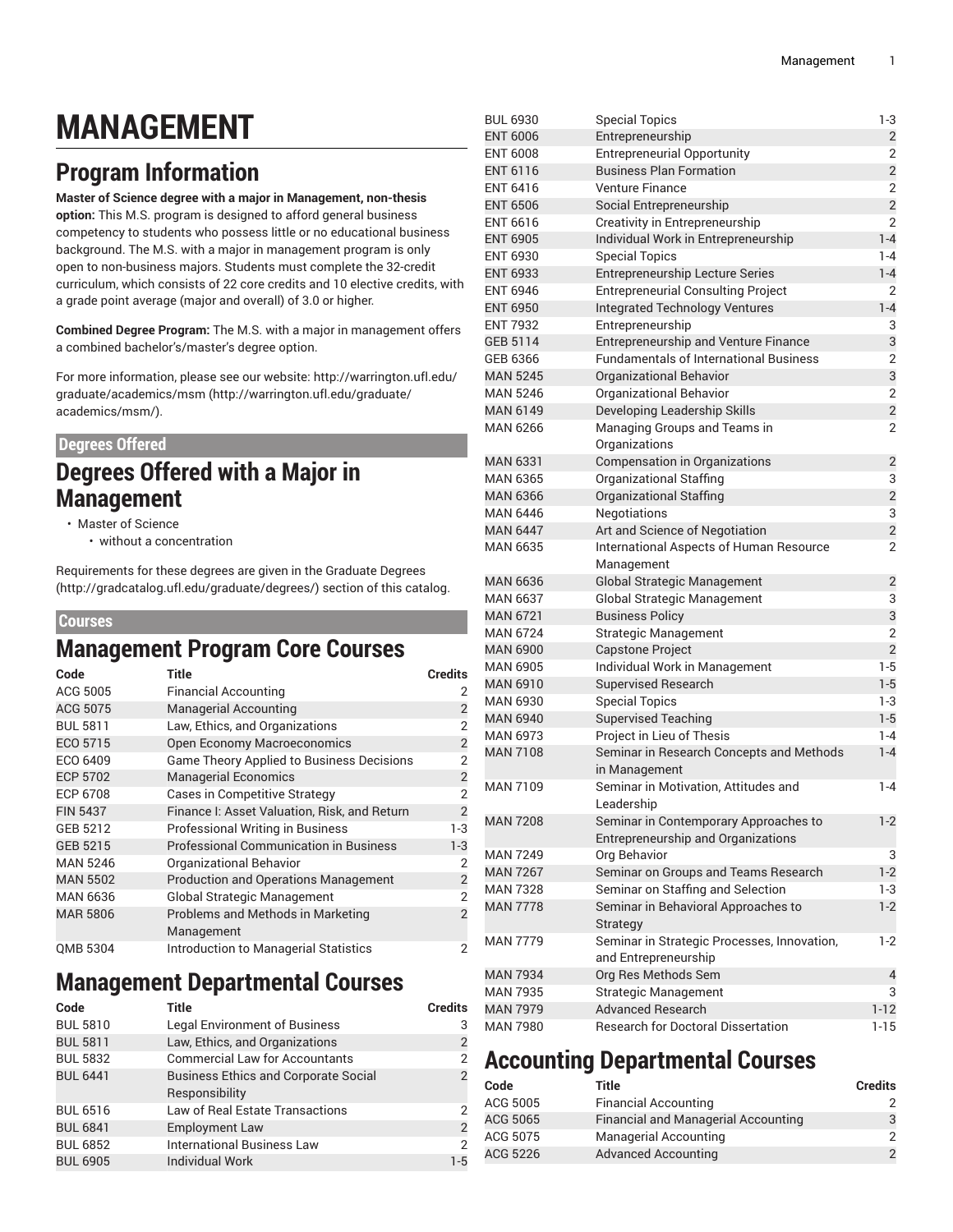| ACG 5505        | Governmental Accounting                   | $\overline{2}$          |
|-----------------|-------------------------------------------|-------------------------|
| ACG 5637        | Auditing I                                | $\overline{c}$          |
| ACG 5647        | Auditing II                               | $\overline{2}$          |
| ACG 5815        | <b>Accounting Regulation</b>              | $\overline{c}$          |
| ACG 6107        | <b>Accounting for Income Taxes</b>        | 2                       |
| ACG 6136        | <b>Accounting Theory</b>                  | $\overline{c}$          |
| ACG 6175        | <b>Financial Reporting and Analysis</b>   | $\overline{2}$          |
| ACG 6207        | <b>Accounting for Risk</b>                | $\overline{c}$          |
| ACG 6385        | Controllership                            | $\overline{2}$          |
| ACG 6635        | <b>Issues in Audit Practice</b>           | $\overline{c}$          |
| ACG 6685        | Forensic Accounting                       | $\overline{2}$          |
| ACG 6691        | <b>International Auditing</b>             | $\overline{2}$          |
| ACG 6697        | <b>Information Systems Assurance</b>      | $\overline{2}$          |
| ACG 6905        | Individual Work in Accounting             | $1 - 4$                 |
| ACG 6935        | Special Topics in Accounting              | $1 - 4$                 |
| <b>ACG 6940</b> | <b>Supervised Teaching</b>                | $1 - 5$                 |
| ACG 7399        | <b>Accounting Research and Analysis</b>   | 3                       |
| <b>ACG 7848</b> | Data Analysis Skills                      | $\overline{c}$          |
| ACG 7849        | Web Crawling and Textual Analysis         | $\overline{c}$          |
| <b>ACG 7885</b> | Overview of Accounting Research           | $\overline{\mathbf{4}}$ |
| ACG 7886        | <b>Accounting Research II</b>             | 4                       |
| <b>ACG 7887</b> | Research Analysis in Accounting           | 3                       |
| ACG 7939        | Theoretical Constructs in Accounting      | 3                       |
| <b>ACG 7979</b> | <b>Advanced Research</b>                  | $1 - 12$                |
| ACG 7980        | <b>Research for Doctoral Dissertation</b> | $1 - 15$                |
| <b>TAX 5025</b> | Federal Income Tax 1                      | $\overline{2}$          |
| <b>TAX 5027</b> | Federal Income Tax 2                      | $\overline{2}$          |
| <b>TAX 5065</b> | <b>Tax Professional Research</b>          | $\overline{c}$          |
| TAX 6105        | <b>Corporate Taxation</b>                 | $\overline{2}$          |
| TAX 6115        | <b>Advanced Corporate Taxation</b>        | $\overline{c}$          |
| <b>TAX 6205</b> | <b>Partnership Taxation</b>               | $\overline{2}$          |
| <b>TAX 6526</b> | <b>International Taxation</b>             | $\overline{c}$          |
| <b>TAX 6726</b> | <b>Executive Tax Planning</b>             | $\overline{2}$          |
| <b>TAX 6877</b> | <b>State and Local Taxation</b>           | $\overline{2}$          |

#### **Finance, Insurance, and Real Estate Departmental Courses**

| Code            | <b>Title</b>                                 | <b>Credits</b> |
|-----------------|----------------------------------------------|----------------|
| <b>FIN 5405</b> | <b>Business Financial Management</b>         | 3              |
| <b>FIN 5437</b> | Finance I: Asset Valuation, Risk, and Return | $\overline{2}$ |
| <b>FIN 5439</b> | Finance II: Capital Structure and Risk       | $\overline{2}$ |
|                 | Management Issues                            |                |
| <b>FIN 6108</b> | <b>Personal Financial Management</b>         | 1              |
| FIN 6246        | Money and Capital Markets                    | 3              |
| <b>FIN 6296</b> | Capitalism                                   | $\overline{2}$ |
| FIN 6306        | Investment Banking                           | $\overline{2}$ |
| <b>FIN 6425</b> | <b>Corporation Finance</b>                   | 3              |
| <b>FIN 6427</b> | Measuring and Managing Value                 | $\overline{2}$ |
| <b>FIN 6429</b> | <b>Financial Decision Making</b>             | $\overline{2}$ |
| FIN 6432        | <b>Asset Valuation and Corporate Finance</b> | $\overline{2}$ |
| <b>FIN 6438</b> | <b>Study in Valuation</b>                    | $\overline{c}$ |
| FIN 6465        | <b>Financial Statement Analysis</b>          | $\overline{2}$ |
| <b>FIN 6477</b> | <b>Entrepreneurial Finance</b>               | $\overline{2}$ |
| FIN 6489        | <b>Financial Risk Management</b>             | 2              |
| <b>FIN 6496</b> | <b>Mergers &amp; Acquisitions</b>            | $\overline{2}$ |
| FIN 6518        | <b>Investment Concepts</b>                   | 2              |
| <b>FIN 6525</b> | <b>Asset Management Project</b>              | $\overline{1}$ |
| FIN 6526        | Portfolio Theory                             | $\overline{2}$ |
| <b>FIN 6528</b> | Asset Allocation and Investment Strategy     | $\overline{c}$ |
| <b>FIN 6537</b> | Derivative Securities                        | $\overline{2}$ |
| <b>FIN 6545</b> | <b>Fixed Income Security Valuation</b>       | $\overline{2}$ |

| <b>FIN 6547</b> | Interest Rate Risk Management                                                    | 2                       |
|-----------------|----------------------------------------------------------------------------------|-------------------------|
| <b>FIN 6549</b> | Special Topics in Fixed Income Securities                                        | $\overline{2}$          |
| <b>FIN 6575</b> | <b>Emerging Markets Finance I</b>                                                | 2                       |
| <b>FIN 6576</b> | <b>Emerging Markets Finance II</b>                                               | $\overline{2}$          |
| <b>FIN 6585</b> | <b>Securities Trading</b>                                                        | $\overline{2}$          |
| <b>FIN 6596</b> | Introduction to Computational Methods &                                          | $\overline{2}$          |
|                 | <b>Derivative Pricing</b>                                                        |                         |
| <b>FIN 6608</b> | Financial Management of the Multinational                                        | $\overline{2}$          |
|                 | Corporation                                                                      |                         |
| <b>FIN 6626</b> | <b>International Finance</b>                                                     | 3                       |
| <b>FIN 6638</b> | International Finance                                                            | 2                       |
| <b>FIN 6728</b> | <b>Capitalism and Regulation</b>                                                 | $\overline{2}$          |
| <b>FIN 6729</b> | <b>Economics Organizations and Markets</b>                                       | 3                       |
| <b>FIN 6779</b> | Artificial Intelligence & Machine Learning<br>Applications for Finance & FINTECH | $\overline{2}$          |
| <b>FIN 6785</b> | Investment Banking and Corporate Financial<br>Modeling I                         | 2                       |
| <b>FIN 6786</b> | Investment Banking and Corporate Financial<br>Modeling II                        | $\overline{2}$          |
| <b>FIN 6905</b> | Individual Work in Finance                                                       | $1 - 4$                 |
| <b>FIN 6930</b> | <b>Special Topics in Finance</b>                                                 | $1 - 4$                 |
| FIN 6935        | <b>Finance Professional Speaker Series</b>                                       | 1                       |
| <b>FIN 6936</b> | Special Topics In Investment Finance                                             | $\overline{2}$          |
| FIN 6957        | International Studies in Finance                                                 | $1 - 4$                 |
| <b>FIN 6958</b> | <b>International Finance Study Tour</b>                                          | $\overline{2}$          |
| <b>FIN 7446</b> | <b>Financial Theory I</b>                                                        | 4                       |
| <b>FIN 7447</b> | <b>Financial Theory II</b>                                                       | $\overline{4}$          |
| <b>FIN 7808</b> | <b>Corporate Finance</b>                                                         | 4                       |
| <b>FIN 7809</b> | Investments                                                                      | $\overline{4}$          |
| <b>FIN 7938</b> | Finance Research Workshop                                                        | $1 - 4$                 |
| <b>FIN 7979</b> | <b>Advanced Research</b>                                                         | $1 - 12$                |
| <b>FIN 7980</b> | <b>Research for Doctoral Dissertation</b>                                        | $1 - 15$                |
| <b>REE 6007</b> | Fundamentals of Real Estate Development                                          | $\overline{2}$          |
| <b>REE 6045</b> | Introduction to Real Estate                                                      | 2                       |
| <b>REE 6058</b> | Real Estate Research and Technology                                              | $\mathbf{1}$            |
| <b>REE 6105</b> | Real Estate Appraisal                                                            | 2                       |
| <b>REE 6206</b> | Primary Mortgage Markets and Institutions                                        | $\overline{2}$          |
| <b>REE 6208</b> | Secondary Mortgage Markets and<br>Securitization                                 | 2                       |
| <b>REE 6315</b> | Real Estate Market and Transaction Analysis                                      | $\overline{2}$          |
| <b>REE 6395</b> | <b>Investment Property Analysis</b>                                              | 2                       |
| <b>REE 6397</b> | <b>Real Estate Securities and Portfolios</b>                                     | $\overline{2}$          |
| <b>REE 6705</b> | Geographic Information Systems and<br><b>Location Analysis</b>                   | 2                       |
| <b>REE 6737</b> | <b>Real Estate Development</b>                                                   | $\overline{2}$          |
| <b>REE 6905</b> | Individual Work in Real Estate                                                   | $1-6$                   |
| <b>REE 6930</b> | Special Topics in Real Estate                                                    | $1 - 4$                 |
| <b>REE 6935</b> | <b>Real Estate Case Studies</b>                                                  | 1-2                     |
| <b>REE 6948</b> | <b>Capstone Seminar and Applied Project</b>                                      | $\overline{\mathbf{c}}$ |

### **Information Systems and Operations Management Departmental Courses**

| Code            | Title                                                  | <b>Credits</b> |
|-----------------|--------------------------------------------------------|----------------|
| <b>ISM 5021</b> | Information Systems in Organizations                   | 3              |
| <b>ISM 6022</b> | <b>Management Information Systems</b>                  | 2              |
| ISM 6128        | Advanced Business Systems Design and<br>Development I  | 2              |
| <b>ISM 6129</b> | Advanced Business Systems Design and<br>Development II | $\mathcal{P}$  |
| ISM 6215        | <b>Business Database Systems I</b>                     | 2              |
| <b>ISM 6216</b> | <b>Business Database Systems II</b>                    | $\overline{2}$ |
|                 |                                                        |                |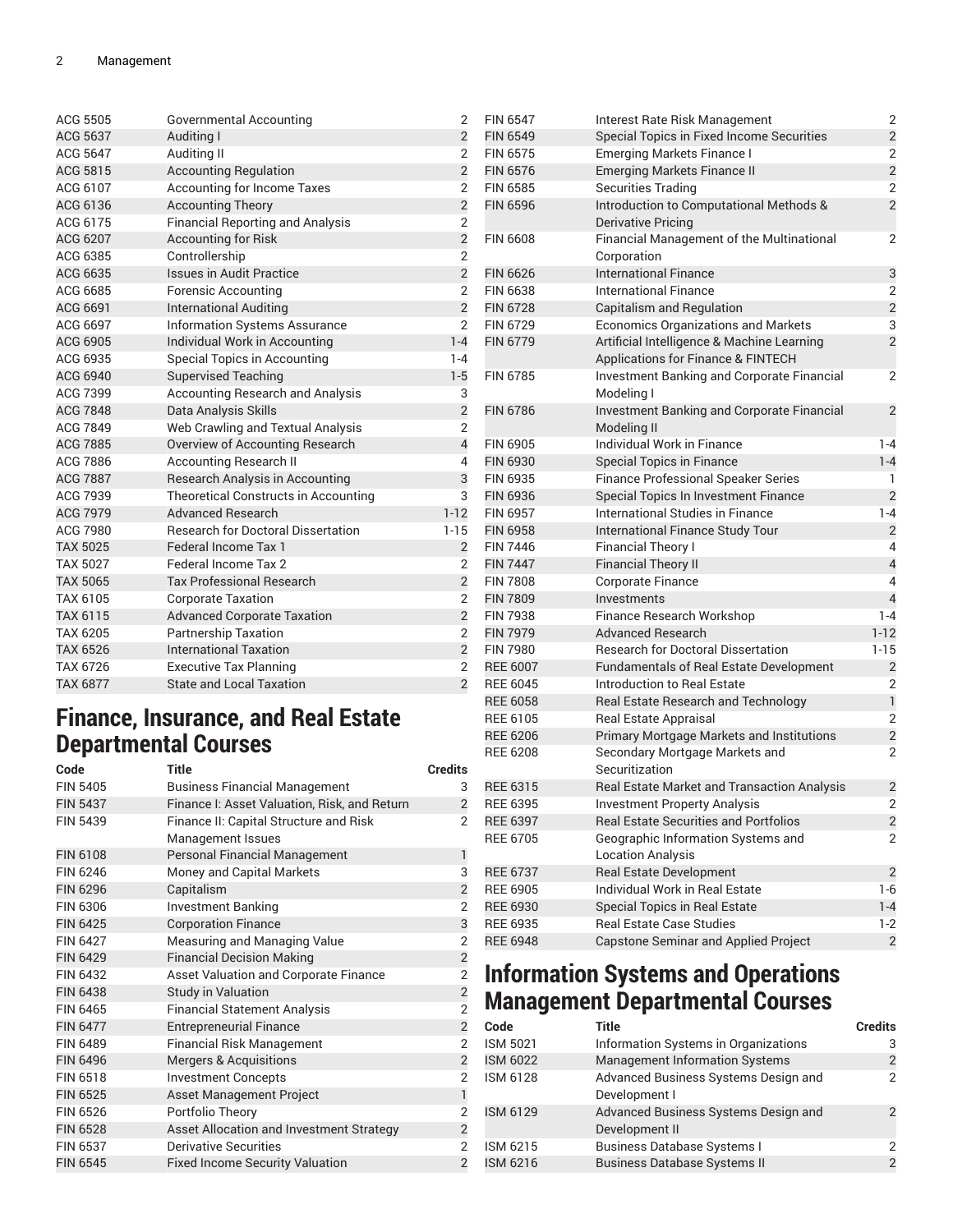| <b>ISM 6222</b> | <b>Business Telecom Strategy and Applications</b><br>ı                     | 2              |
|-----------------|----------------------------------------------------------------------------|----------------|
| <b>ISM 6223</b> | <b>Business Telecom Strategy and Applications</b><br>Ш                     | $\overline{2}$ |
| <b>ISM 6224</b> | <b>Business Telecom Strategy and Applications</b><br>Ш                     | 2              |
| <b>ISM 6226</b> | <b>Business Telecom Strategy and Applications</b>                          | 3              |
| <b>ISM 6236</b> | <b>Business Objects I</b>                                                  | 2              |
| <b>ISM 6239</b> | <b>Business Objects II</b>                                                 | $\overline{2}$ |
| <b>ISM 6251</b> | <b>Programming for Business Analytics</b>                                  | 2              |
| <b>ISM 6257</b> | Intermediate Business Programming                                          | $\overline{2}$ |
| <b>ISM 6258</b> | <b>Advanced Business Programming</b>                                       | 2              |
| <b>ISM 6259</b> | <b>Business Programming</b>                                                | $\overline{2}$ |
| <b>ISM 6405</b> | <b>Business Intelligence</b>                                               | 2              |
| <b>ISM 6413</b> | Introduction to Python                                                     | $\overline{2}$ |
| <b>ISM 6423</b> | Data Analysis for Decision Support                                         | 2              |
| <b>ISM 6485</b> | <b>Electronic Commerce and Logistics</b>                                   | $\overline{2}$ |
| <b>ISM 6486</b> | eCommerce Technologies                                                     | 2              |
| <b>ISM 6487</b> | <b>Risks and Controls in eCommerce</b>                                     | $\overline{2}$ |
| <b>ISM 6562</b> | <b>Business Data Presentation and Visualization</b>                        | $\overline{2}$ |
| <b>ISM 6942</b> | Electronic Commerce Practicum                                              | $\overline{2}$ |
| <b>MAN 5501</b> | Management                                                                 | 3              |
| <b>MAN 5502</b> |                                                                            | $\overline{2}$ |
|                 | <b>Production and Operations Management</b>                                |                |
| <b>MAN 6508</b> | <b>Management of Service Operations</b>                                    | 2              |
| <b>MAN 6511</b> | Contemporary Issues in Supply Chain<br>Analytics                           | $\overline{2}$ |
| <b>MAN 6528</b> | Principles of Logistics/Transportation<br>Systems                          | 2              |
| <b>MAN 6573</b> | <b>Purchasing and Materials Management</b>                                 | $\overline{2}$ |
| <b>MAN 6575</b> | Purchasing and Supplier Relationship<br>Management                         | 3              |
| <b>MAN 6581</b> | <b>Project Management</b>                                                  | $\overline{2}$ |
| <b>MAN 6598</b> | Logistics and Distribution Management                                      | 3              |
| <b>MAN 6617</b> | International Operations/Logistics                                         | $\overline{2}$ |
| <b>MAN 6619</b> | <b>International Logistics</b>                                             | 3              |
| <b>OMB 5303</b> | <b>Managerial Statistics</b>                                               | 3              |
| OMB 5304        | Introduction to Managerial Statistics                                      | 2              |
| QMB 5305        | <b>Advanced Managerial Statistics</b>                                      | $\overline{c}$ |
| QMB 6304        | Artificial Intelligence Methods in Business                                | 2              |
| QMB 6358        | <b>Statistical Analysis for Managerial Decisions</b><br>ı                  | $\overline{2}$ |
| QMB 6359        | <b>Statistical Analysis for Managerial Decisions</b><br>Ш                  | 2              |
| QMB 6616        | <b>Business Process Analysis</b>                                           | 3              |
| QMB 6693        | Quality Management and Control Systems                                     | 2              |
| QMB 6755        | Managerial Quantitative Analysis I                                         | $\overline{2}$ |
| QMB 6756        | Managerial Quantitative Analysis II                                        | $\overline{2}$ |
| QMB 6845        | Supply Chain Analytics: Gaming the Supply                                  | $\overline{2}$ |
|                 | Chain                                                                      |                |
| QMB 6905        | Individual Work in Information Systems and<br><b>Operations Management</b> | 1-5            |
| QMB 6910        | <b>Supervised Research</b>                                                 | $1-5$          |
| QMB 6930        | Special Topics in Information Systems and<br><b>Operations Management</b>  | 1-4            |
| QMB 6938        | Analytics Processes for Business -<br>Bootcamp                             | 1              |
| QMB 6940        | <b>Supervised Teaching</b>                                                 | 1-5            |
| QMB 6941        | Internship                                                                 | $1 - 4$        |
| QMB 6942        | Analytics Projects Practicum 1                                             | 1              |
| QMB 6943        | Analytics Practicum 2                                                      | 1              |
| QMB 6944        | Analytics Practicum 3                                                      | 1              |
| QMB 6957        | International Studies in Quantitative Methods                              | $1 - 4$        |
|                 |                                                                            |                |

| QMB 6971        | <b>Research for Master's Thesis</b>       | $1 - 15$ |
|-----------------|-------------------------------------------|----------|
| QMB 7565        | <b>Stat Research Methods</b>              | 3        |
| QMB 7931        | Special Topics in Information Systems and | 1-4      |
|                 | <b>Operations Management</b>              |          |
| QMB 7933        | Seminar in Information Systems and        | $1 - 4$  |
|                 | <b>Operations Management</b>              |          |
| QMB 7979        | <b>Advanced Research</b>                  | $1-12$   |
| <b>QMB 7980</b> | <b>Research for Doctoral Dissertation</b> | $1 - 15$ |
|                 |                                           |          |

# **Marketing Departmental Courses**

| Code            | Title                                                                | <b>Credits</b> |
|-----------------|----------------------------------------------------------------------|----------------|
| <b>MAR 5805</b> | Problems and Methods in Marketing<br>Management                      | 3              |
| <b>MAR 5806</b> | Problems and Methods in Marketing<br>Management                      | $\overline{2}$ |
| MAR 6157        | <b>International Marketing</b>                                       | 2              |
| MAR 6158        | <b>International Marketing</b>                                       | 3              |
| MAR 6237        | The Art and Science of Pricing                                       | 2              |
| <b>MAR 6256</b> | <b>Strategy and Tactics of Pricing</b>                               | 3              |
| MAR 6335        | <b>Building and Managing Brand Equity</b>                            | 2              |
| <b>MAR 6456</b> | <b>Business-to-Business Marketing</b>                                | $\overline{2}$ |
| MAR 6479        | Professional Selling                                                 | 2              |
| <b>MAR 6507</b> | <b>Customer Insights and Analysis</b>                                | 3              |
| MAR 6508        | <b>Customer Analysis</b>                                             | 2              |
| <b>MAR 6590</b> | Managerial and Consumer Decision Making                              | 3              |
| MAR 6591        | <b>Consumer and Managerial Decision-Making</b>                       | 2              |
| MAR 6601        | <b>Entrepreneurial Marketing I</b>                                   | $\overline{2}$ |
| MAR 6602        | <b>Entrepreneurial Marketing II</b>                                  | 2              |
| <b>MAR 6646</b> | Marketing Research for Managerial Decision<br>Making                 | 3              |
| MAR 6648        | Marketing Research for Managerial Decision<br>Making                 | 2              |
| <b>MAR 6667</b> | <b>Marketing Analytics Methods</b>                                   | $\overline{2}$ |
| MAR 6668        | <b>Marketing Analytics 1</b>                                         | 2              |
| <b>MAR 6669</b> | <b>Marketing Analytics 2</b>                                         | $\overline{2}$ |
| MAR 6722        | <b>Web-Based Marketing</b>                                           | 2              |
| MAR 6816        | Advanced Marketing Management (MBA)                                  | 3              |
| MAR 6818        | <b>Advanced Marketing Management</b>                                 | 2              |
| <b>MAR 6833</b> | <b>Product Development and Management</b>                            | $\overline{2}$ |
| MAR 6838        | <b>Brand Management</b>                                              | 3              |
| <b>MAR 6839</b> | <b>Product Development and Management</b>                            | 3              |
| MAR 6861        | <b>Customer Relationship Management</b>                              | 2              |
| <b>MAR 6862</b> | <b>Customer Relationship Management</b>                              | 3              |
| MAR 6905        | <b>Individual Work</b>                                               | $1 - 4$        |
| MAR 6910        | <b>Supervised Research</b>                                           | $1 - 5$        |
| MAR 6930        | <b>Special Topics in Marketing</b>                                   | $1 - 4$        |
| <b>MAR 6940</b> | <b>Supervised Teaching</b>                                           | $1 - 5$        |
| <b>MAR 6957</b> | International Studies in Marketing                                   | $1 - 4$        |
| <b>MAR 6971</b> | <b>Research for Master's Thesis</b>                                  | $1 - 15$       |
| <b>MAR 7507</b> | Perspectives on Consumer Behavior                                    | 3              |
| <b>MAR 7588</b> | <b>Consumer Information Processing and</b><br><b>Decision Making</b> | 3              |
| <b>MAR 7589</b> | Judgment and Decision Making                                         | 3              |
| <b>MAR 7626</b> | Multivariate Statistical Methods in Marketing                        | 3              |
| MAR 7636        | Research Methods in Marketing                                        | 3              |
| <b>MAR 7666</b> | <b>Marketing Decision Models</b>                                     | 3              |
| <b>MAR 7786</b> | <b>Marketing Literature</b>                                          | 3              |
| <b>MAR 7925</b> | Workshop in Marketing Research                                       | 3              |
| MAR 7979        | <b>Advanced Research</b>                                             | $1 - 12$       |
| <b>MAR 7980</b> | <b>Research for Doctoral Dissertation</b>                            | $1 - 15$       |
|                 |                                                                      |                |